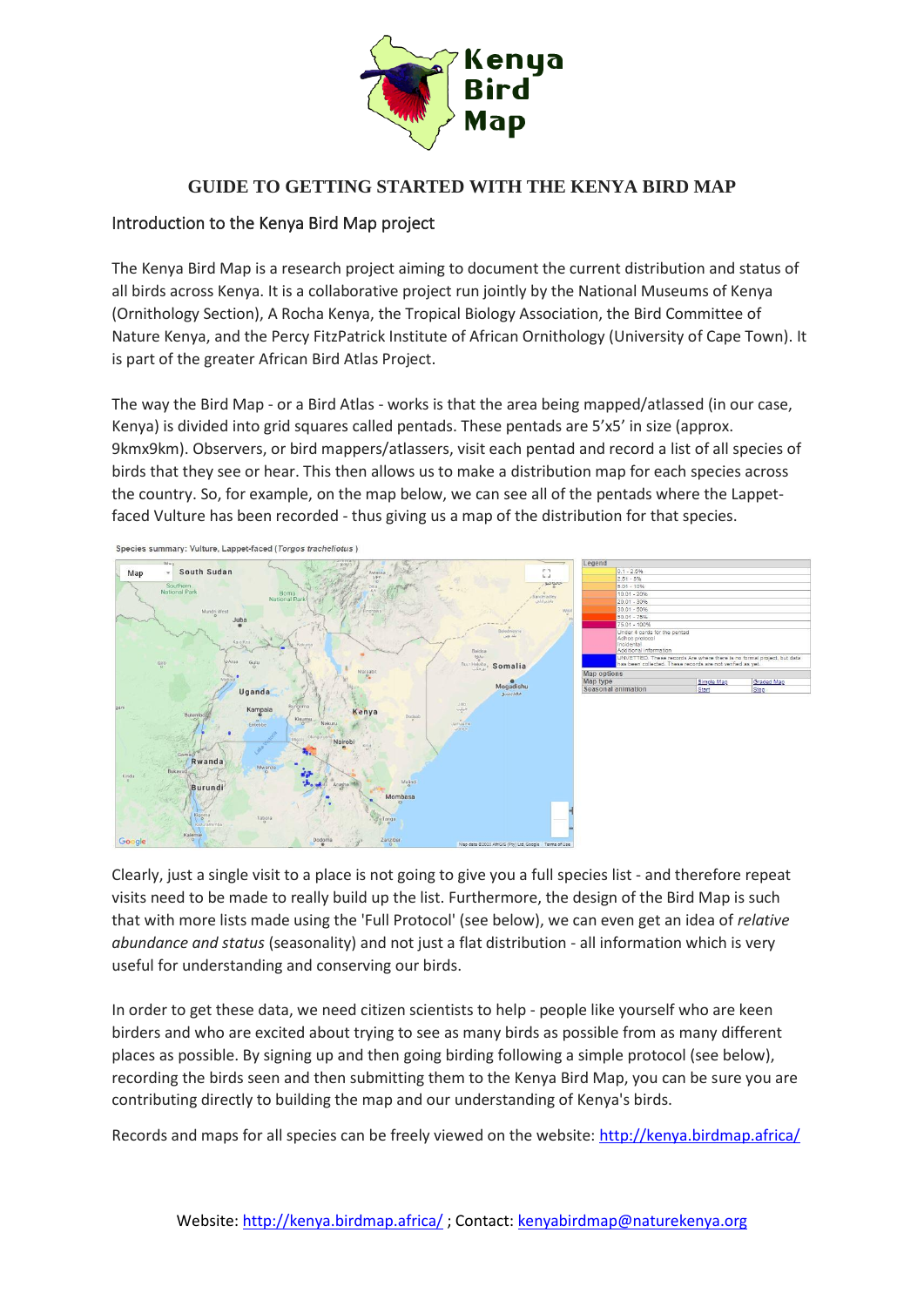

## The requirements for becoming a Kenya Bird Mapper

There is really only one requirement for anyone who wants to register as a bird mapper: That is the **ability to identify birds in the field**. This means being able to distinguish between the different bird species that you see (and hear if possible). You do not need to be a complete expert on all the birds however. A good rule of thumb is that if you can identify at least 7 out of every 10 birds that you see in your area, you are good to go. Your identification skills will improve over time, and in fact bird mapping is a great way to sharpen your skills since it challenges you to find as many birds as possible!

If you are still a beginner and not confident with your bird ID skills, you can contribute to the Kenya Bird Map by submitting bird photos to the Virtual Museum [\(http://vmus.adu.org.za/\)](http://vmus.adu.org.za/). Make sure you choose the BirdPix option when selecting which project to upload the photos to. You do not have to know which bird you have photographed. Photos that you upload will be identified by experts and then added as records to the Kenya Bird Map. Click the 'Help & Documents' page on the website for detailed instructions on how to upload your photos.

## The basic procedure of collecting and submitting Bird Map records

Kenya has been divided up into grid squares called '**pentads**' as they measure five minutes of longitude by five minutes of latitude in size (about 9x9 km).

To start atlassing, it's easy! Work out which pentad you're in (this is easy with the BirdLasser app), grab your binoculars, smart phone or notebook, a snack to keep you going ... and start recording any and every species of bird you can hear/see and identify with 100% confidence!

Try and **find as** *many* **species as you possibly can in the pentad you are doing**. Set yourself the challenge of beating any other list that has been done for that pentad, or beating your own previous highest total! This would ideally mean moving around the pentad to visit different habitat types e.g. if you find a pond / dam, you invariably can add Common Moorhen, Grey Heron, Lesser Swamp Warbler, Little Grebe etc..., find some scrub and you'll probably get some cisticolas, go through the back streets of a town to look for House Sparrow, Speckled Pigeon and African Pied Wagtail...

If at all possible, **do a minimum of two hours of focused birding** (i.e. not just sitting in a café / shopping / having a cup of tea etc, but actually out looking for birds). Keep adding species for up to **FIVE DAYS** before starting a new card/list for that same pentad. (The BirdLasser app tracks the days for you). The two hours can be broken up into smaller parts - e.g. 1/2 hour on day one, 1 hour on day two and another 1/2 hour on day five. So long as the total time birding is at least 2 hours.

It is also important to record the species *in the order that you find them*.

Done in this way, the species list is called a **Full Protocol** card and is by far the most valuable type of list for later analysis of data. If you were unable to follow this protocol, e.g. it was not possible to do at least 2 hours of birding within the 5-day period because you were extremely busy, then simply record as many species as possible in the little time that you have. You will then submit your list as an **Ad hoc** card.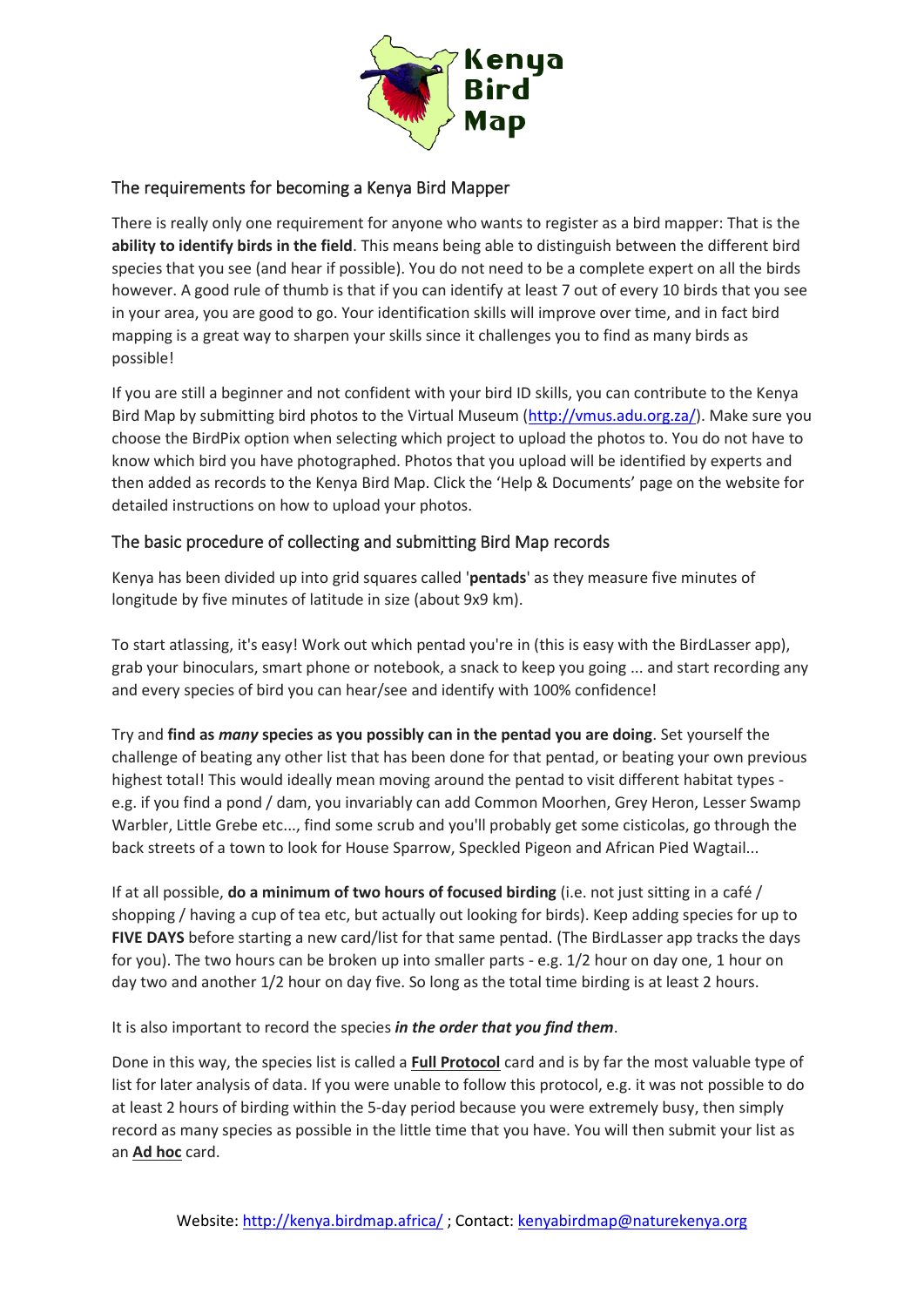

If you are using a notebook instead of a smartphone, make sure to record the start time and end time, and mark the end of each hour as well. You will then later enter your list manually into the website.

Using the smartphone app **BirdLasser** allows you to submit your list to the Bird Map directly from the app. The app automatically records all the important details such as the pentad (using your phone's GPS to locate you), start time, and hourly totals. It will also automatically start a new list when you cross a pentad boundary into a new pentad, or when you pass the 5-day limit for the pentad you are currently mapping. This means that with the app, you do not have to worry about these details and can focus on the birds. Using BirdLasser is the recommended way to record and submit your lists.

## How to register on the Kenya Bird Map

Simply visit the Kenya Bird Map website [\(http://kenya.birdmap.africa/\)](http://kenya.birdmap.africa/), click 'Register' and enter your details.

## **BIRDLASSER**

Once registered, you can download the BirdLasser app for free on your phone's app store. The app is available for Android and iOS phones.

After you have downloaded the app, follow the simple steps below to start bird mapping.

(Please note that the guide below if for the Android version of the app. For the iOS/iPhone guide, please visit<https://www.birdlasser.com/> and click on 'iPhone quick guide' in the website footer).

# BIRDLASSER USER GUIDE

Please follow these steps to set up your BirdLasser app once downloaded

- 1. Open the app and **register** using any email address and password of your choice. This is the email and password that you will use whenever logging into the app.
- 2. A verification message from BirdLasser (userpin@birdlasser.com) will be sent to your email
- 1. address. Open the message and **click the verification link** contained in it.
- 2. Once verified, click the options symbol (3 parallel lines in the top left corner) and go to **Settings**
- 3. In the Settings, go to **Regions and languages** > make sure the **Region** is set to Eastern Africa > set the **Taxonomy** to Howard and Moore > Set the **Primary language** to English (Kenya), **Secondary language** to English Howard and Moore, and **Tertiary language** to Scientific Howard and Moore.
- 4. Go back to Settings and click **Atlassing**. Fill in your Observer Name and Observer Number (the Citizen Scientist (CS) number given to you when you registered on the KBM website). Tick **Atlassing mode** so that it is always on.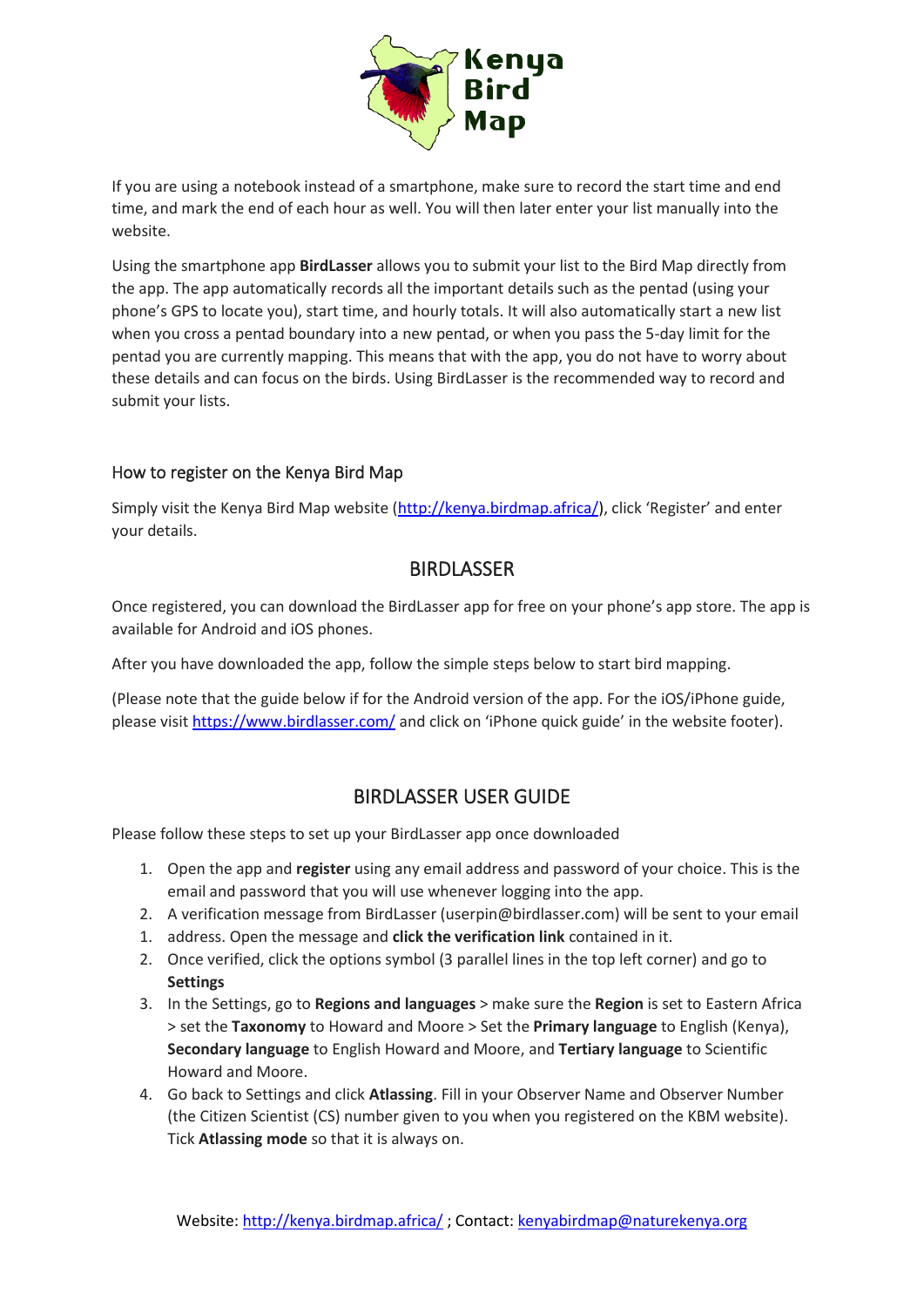

- 5. You are now ready to start using the app for bird mapping. Go back to the main menu and click on the plus symbol at the bottom right corner to create a Trip Card, give it a name of your choice and start logging (recording) the birds that you see.
- 6. Make sure that your phone's location (GPS) is turned on in order for the app to detect which pentad you are in
- 7. An internet connection is only required when submitting your records to the Kenya Bird Map. It is not required when out recording the bird list.

#### **Now let's start logging**

Follow these steps to begin recorded your bird lists

1. Tap on the "+" to add a new trip card. The **Add Trip Card** screen will be displayed (Fig. 4):

| G<br>$Q^1$ $W^2$ $E^3$ $R^4$ $T^5$ $Y^6$ $U^7$ $I^8$ $Q^9$ $P^9$ |
|------------------------------------------------------------------|
|                                                                  |
|                                                                  |
| ?123                                                             |

*Fig. 4 Add trip card screen Fig. 5 Add Trip card screen showing 'Atlassing' mode*

**What is meant by a 'Trip card'?** This is the list of species that you record using the app. It can cover many pentads and so normally should not be limited to one pentad. The app will automatically recognise when you cross into a new pentad and start a new pentad list accordingly even within the same Trip card. You can open a Trip card for a set period of time for an area (e.g. a month of birding around your home area), or for a trip / safari you are doing. Do not set up separate trip cards covering the same pentad for the same period unless you make sure you only submit *one* of them, otherwise you will duplicate records.

Name the 'trip' accordingly, e.g. *April at Home*, *Nakuru National Park*or *Karura Forest Birdwalk*. Please note that trip cards should have a start and end, i.e. don't keep a trip card going indefinitely –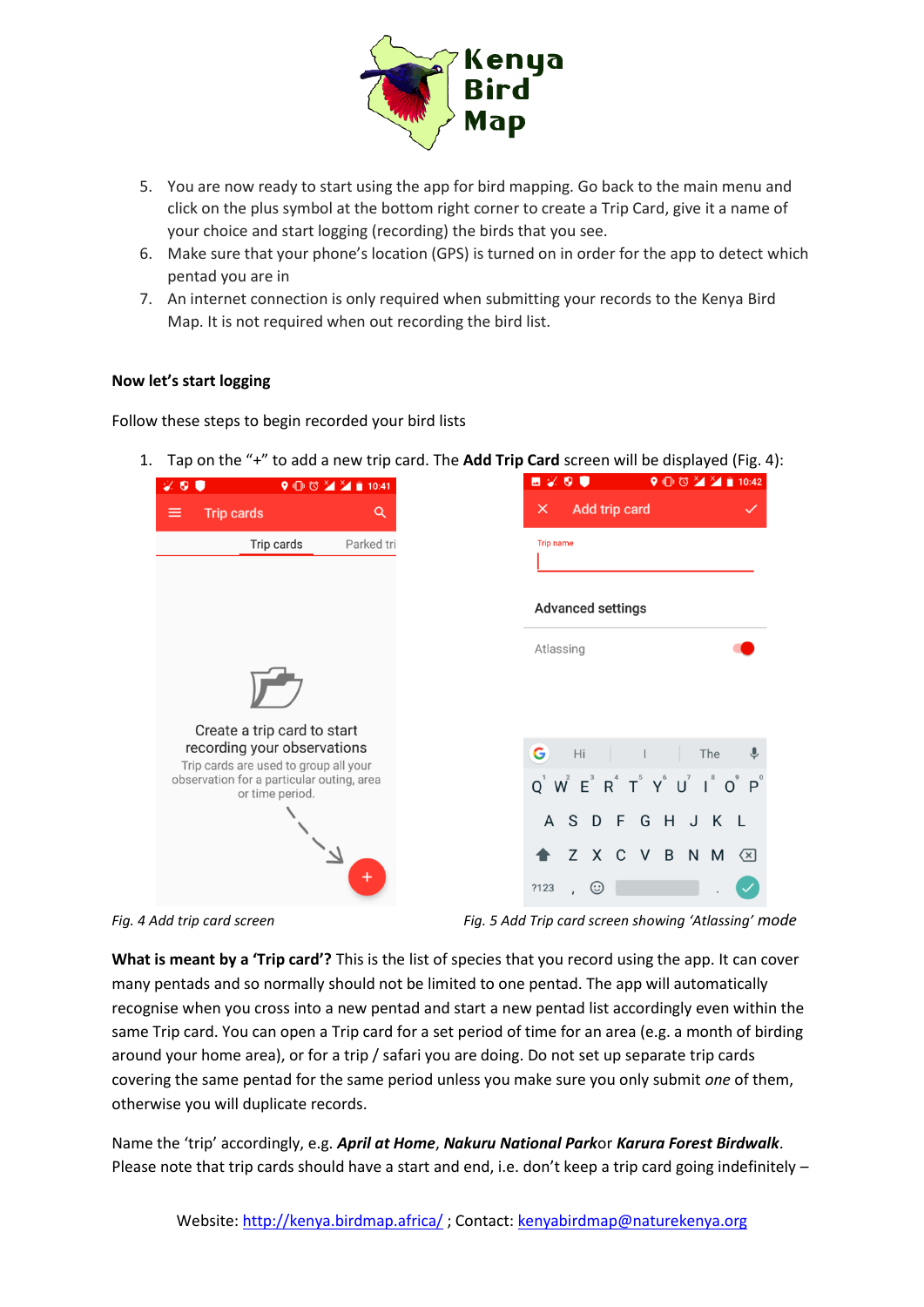

the more records in a trip card, the slower the app gets. Anything less than 700 records will do no harm.

2. Now tap on your trip card to open it. At last, you can start logging now!



*Fig. 6Trip card list screen. It shows the list of trip cards you've set up.*

*Fig. 7 Newly opened Trip card screen (before any records have been entered)*

Tap the big **Log** button at the bottom of the screen. The species database is sorted alphabetically, with the only exception that Unidentified\* is at the top of the list (Fig. 8).

|                                                                                    | ± ± ⊡ ♥ ●                                             |          |   |              |    |   | ◑▯◔▾ଆଆ | 11:33        |
|------------------------------------------------------------------------------------|-------------------------------------------------------|----------|---|--------------|----|---|--------|--------------|
|                                                                                    | EnA                                                   |          |   |              |    | Q |        | ×            |
| Unidentified<br>Unidentified / Unidentified                                        |                                                       |          |   |              | (ල |   |        |              |
| Abbott's Starling<br>(ල<br>Abbott's Starling / Poeoptera femoralis                 |                                                       |          |   |              |    |   |        |              |
| ⊙<br>Abdim's Stork<br>(ি<br>Abdim's Stork / Ciconia abdimii                        |                                                       |          |   |              |    |   |        |              |
| Aberdare Cisticola<br>(೯<br>Aberdare Cisticola / Cisticola aberdare                |                                                       |          |   |              |    |   |        |              |
| Abyssinian Crimsonwing<br>(ල<br>Ethiopian Crimson-wing / Cryptospiza<br>salvadorii |                                                       |          |   |              |    |   |        |              |
| G                                                                                  | hi                                                    |          |   |              |    |   | the    |              |
|                                                                                    | $q^1$ $w^2$ $e^3$ $r^4$ $t^5$ $y^6$ $u^7$ $i^8$ $o^9$ |          |   |              |    |   |        |              |
| a                                                                                  | S.                                                    | d f      |   | g            | h  | j | k      |              |
|                                                                                    | Z                                                     | <b>X</b> | C | $\mathsf{V}$ | b  | n | m      | $\langle x $ |
| ?123                                                                               |                                                       | (∷       |   |              |    |   |        |              |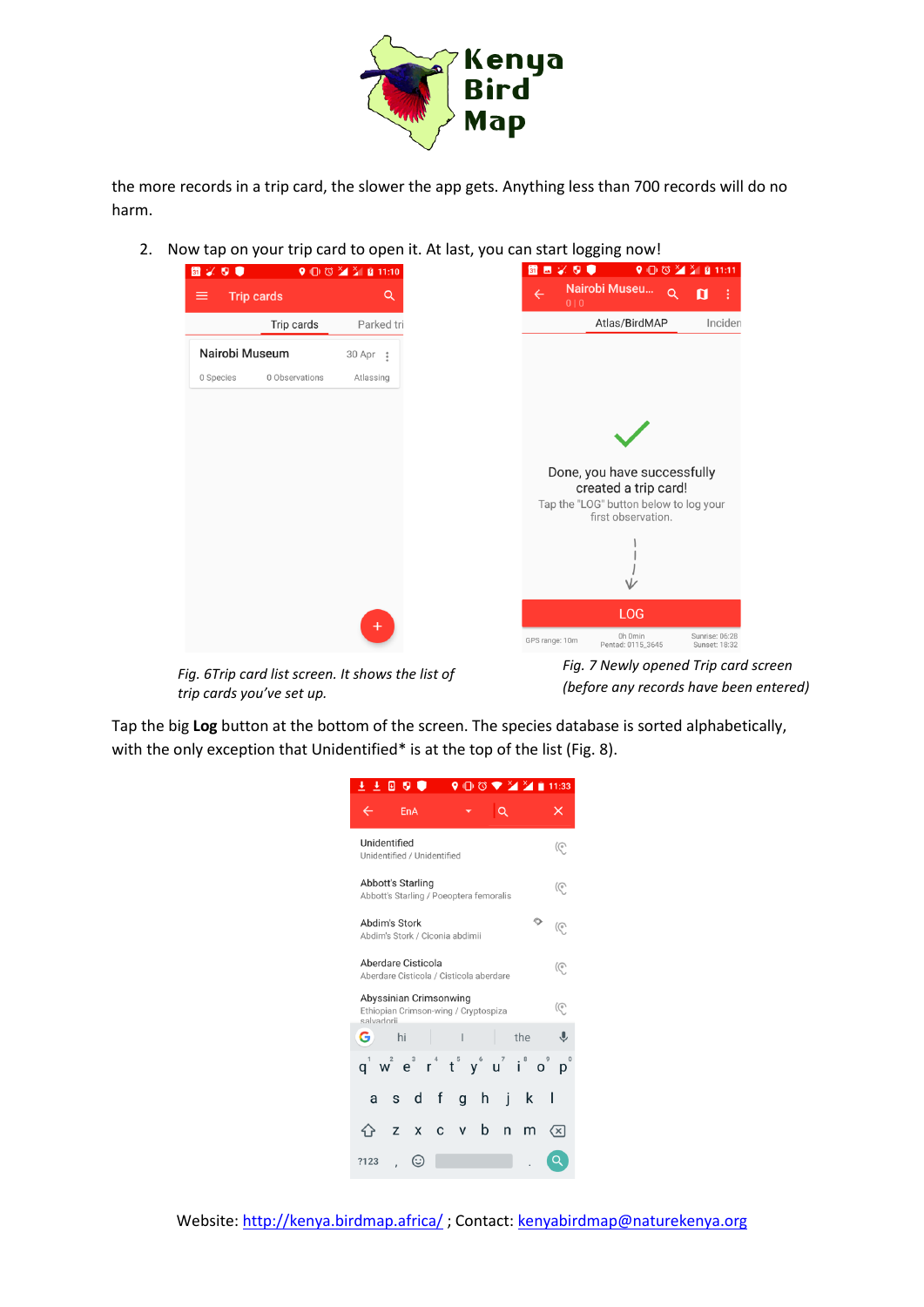

*Fig. 8 Species list*

\*Log **Unidentified** if you couldn't identify the species you saw/heard. This is a great way of creating a place-holder that can be changed to the actual species once you've identified it from photos or recordings at a later stage.

Tap on the species name to log a species as "seen"; tap on the ear icon to log the species as "heard".

Log multiple species in one go by tap-and-hold on a species, then tap-and-hold on another (or tick the tick-box). Once you've selected all the desired species, tap on "+" to add them all to the trip card.

### **The Search**

Our Search engine is quite powerful and unconventional. Instead of going with the usual alphabetical search methodology, which, although accurate, can take some time to zone in on the desired species. We decided that we needed something revolutionary, something that will require the least amount of effort by the user. After all, you're supposed to have your eyes on the skies, and not on your phone.

There are multiple ways of getting to the species you want to record. As an example, let's say you want to log **Common Sandpiper.** The logical approach would be to type in the complete name: **common sandpiper** (you don't have to use capital letters).

Note as you start typing, the list dynamically zooms in on matches. By the time you've type **common sand**, Common Sandpiper is already top of the list.

If searching by species group suits you better, start off by typing **sandpiper**. All the sandpiper species will be displayed (note that by the time you've entered **sand** the list of sandpipers are already displayed).

The quickest way to zoom in on the desired species, is to use the first 2 letters of each word, separated by a space. For Common Sandpiper, type **co sa**.

A few other tips:

- Last few letters of the first word and first few letters of the second name e.g. Com**monSand**piper (mon sand)
- Start anywhere within the word, e.g. **geo**(pi**geo**n)
- Use part of the scientific name (helps you learn them!) e.g. 'mori' gives you only Red-winged Starling *Onychognathus morio*
- If the species name is a double consonant (e.g. Little Egret), type the double characters first, then start with the other word: **tt eg** for Li**tt**le **Eg**ret, or **ss ll** for Le**ss**er Striped Swa**ll**ow
- Other cool shortcuts include **Zos** for White-eyes (because their genus is *Zosterops*); **Awa** for Go-**awa**y-birds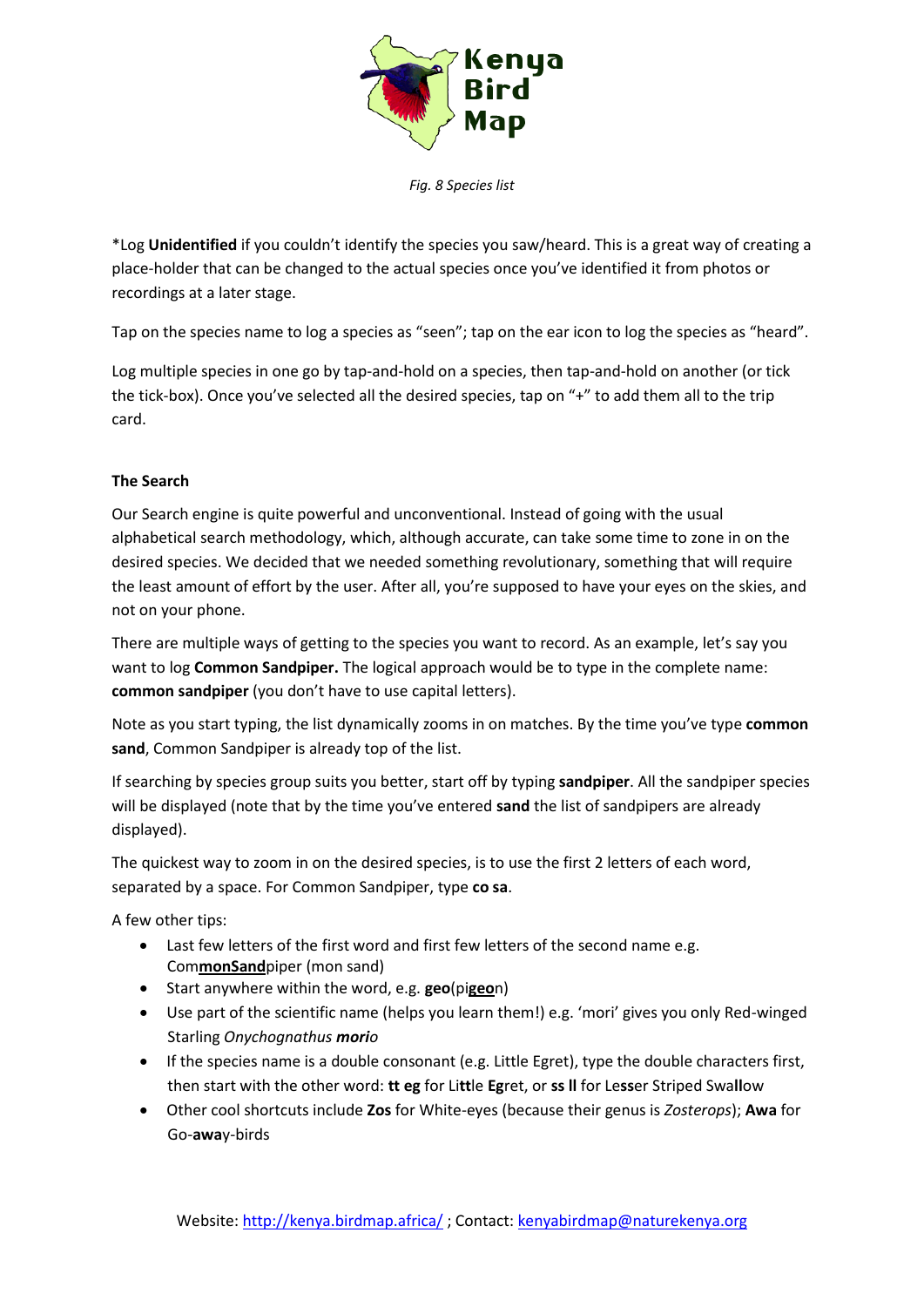

The experienced BirdLasser user hardly ever enters more than 3 characters to have the desired species appear on screen. It's fun finding that unique combination – play around till you find it and share with others.

#### **The trip card's List View**

As you log species, seen or heard, your trip card's list starts growing *(See Fig. 9 )*:

| ⊠ % 9 ♥                                                   |                              |   | $\bigcirc$ $\bigcirc$ $\bigcirc$ $\bigcirc$ $\bigcirc$ $\bigcirc$ $\bigcirc$ $\bigcirc$ $\bigcirc$ 12:46 |                      |
|-----------------------------------------------------------|------------------------------|---|----------------------------------------------------------------------------------------------------------|----------------------|
| 515                                                       | Nairobi Museu                | Q | ព                                                                                                        | ÷                    |
| Atlas/BirdMAP<br>Inciden                                  |                              |   |                                                                                                          |                      |
| 0115_3645<br>5 Species<br>5 Observations                  |                              |   | 30 Apr<br>0h 1 min<br>1 of 5 days                                                                        | $\frac{1}{2}$        |
| <b>Rüppell's Robin Chat</b><br>30 Apr, 12:44 <sup>1</sup> |                              |   | 5                                                                                                        | $\ddot{\phantom{a}}$ |
| <b>Red-billed Firefinch</b><br>30 Apr, 12:44              |                              |   | 4                                                                                                        | $\ddot{\phantom{0}}$ |
| <b>African Paradise Flycatcher</b><br>3<br>30 Apr, 12:43  |                              |   |                                                                                                          |                      |
| <b>Black Kite (resident)</b><br>2<br>30 Apr, 12:43        |                              |   |                                                                                                          | $\ddot{\phantom{a}}$ |
| <b>Baglafecht Weaver</b><br>30 Apr, 12:43                 |                              |   |                                                                                                          |                      |
|                                                           | LOG                          |   |                                                                                                          |                      |
| GPS range: 11m                                            | 0h 3min<br>Pentad: 0115_3645 |   | Sunrise: 06:28<br>Sunset: 18:32                                                                          |                      |

Fig 9: Trip card list growing as species are logged

\*Note: You can have '*heard'* species count towards the species count (and your lifelist) by ticking "**Include heard species**" under **Settings**. Heard species have a (H) symbol next to them (see the Ruppell's Robin Chat in the example above)

- To view the species on a map, tap on the Map icon (top right corner)
- Tap on a record to see features and details of that particular record (e.g. GPS coordinates)

For more features linked to trip cards, go to the app's main menu and click on the options icon of the trip card (three vertical dots, to the right of the trip card's name and date). These additional features include sharing the trip card via email (either as a summary or a detailed CSV file) and exporting your list to eBird (Fig. 10).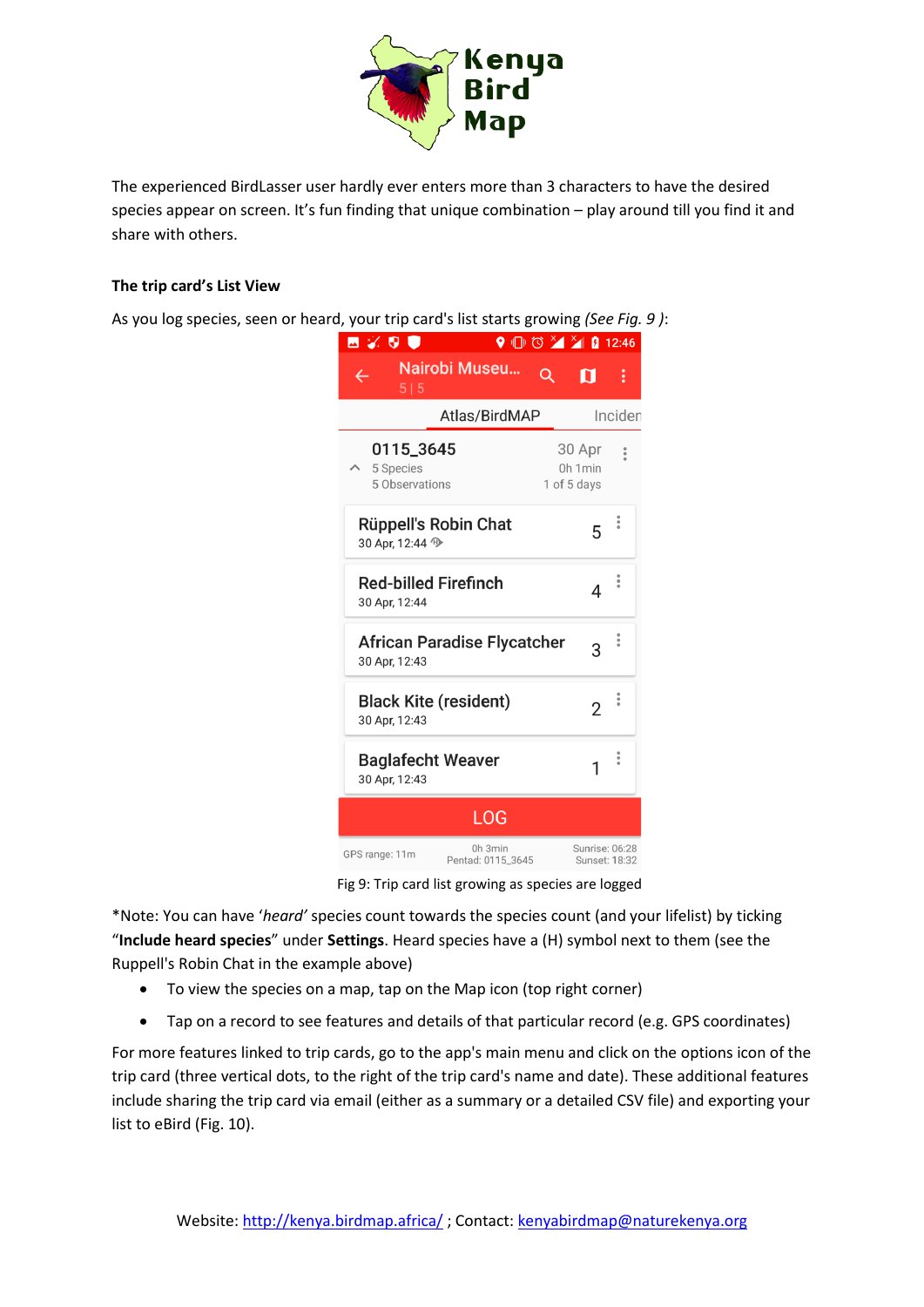

Fig 10: Trip card options

#### **Atlassing**

The app has the **atlas protocol** built in, i.e. it will create a new field sheet when you cross into a new pentad, or exceed the 5-day period, will ignore duplicates but count species heard. What it doesn't know is how much of the time you spent in a pentad was spent atlassing, hence all field sheets with more than one record will always be regarded as Ad-hoc Protocol. You can change this when you prepare your field sheet for submission to Kenya Bird Map.

However – NOTE that the timer keeps time of *how long you are in the pentad* – NOT necessarily how long you spend birding / atlassing. Thus if you stop for chai or lunch, the time continues even though you are not birding. Make sure to *'park'* the list if you stop birding. If you see a new species while having chai, simply unpark, log it and park the list again. A trip card is parked through the trip card options (see Fig. 10).

When parking a trip card, all the timers will stop.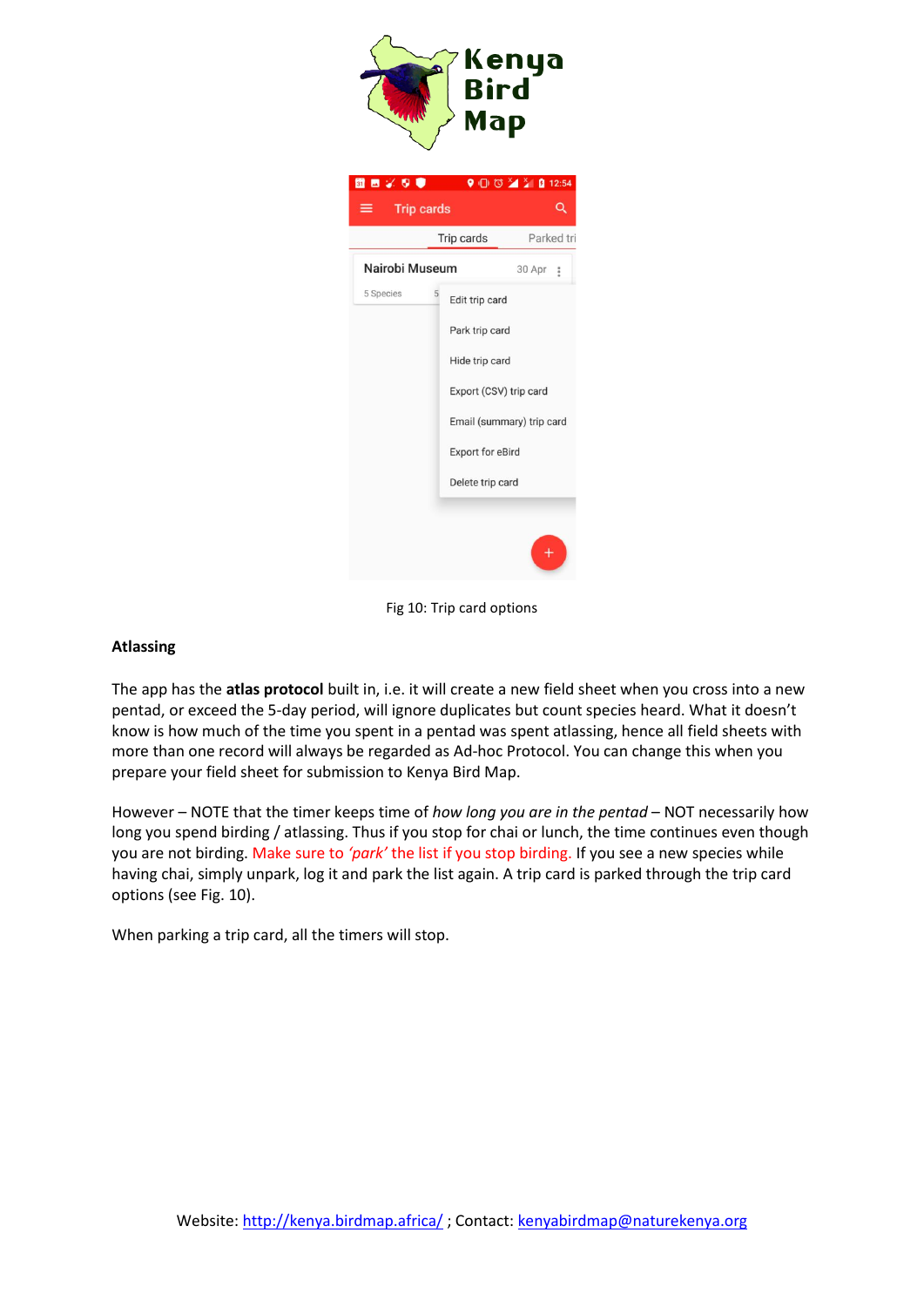

#### **Submitting records to the Kenya Bird Map**

Open the trip card you want to submit and tap on the options icon (3 vertical lines right next to the date). A pop-up appears (Fig. 11) – select "**Submit to BirdMAP**".

| 0 C                                                         | $\bigcirc$ $\bigcirc$ $\bigcirc$ $\bigcirc$ $\bigcirc$ $\bigcirc$ $\bigcirc$ $\bigcirc$ $\bigcirc$ $\bigcirc$ $\bigcirc$ $\bigcirc$ $\bigcirc$ $\bigcirc$ $\bigcirc$ $\bigcirc$ $\bigcirc$ $\bigcirc$ $\bigcirc$ $\bigcirc$ $\bigcirc$ $\bigcirc$ $\bigcirc$ $\bigcirc$ $\bigcirc$ $\bigcirc$ $\bigcirc$ $\bigcirc$ $\bigcirc$ $\bigcirc$ $\bigcirc$ $\bigcirc$ $\bigcirc$ $\bigcirc$ $\bigcirc$ $\bigcirc$ $\bigcirc$ |   |                                 |               |  |
|-------------------------------------------------------------|------------------------------------------------------------------------------------------------------------------------------------------------------------------------------------------------------------------------------------------------------------------------------------------------------------------------------------------------------------------------------------------------------------------------|---|---------------------------------|---------------|--|
| Nairobi Museu<br>$\leftarrow$<br>515                        |                                                                                                                                                                                                                                                                                                                                                                                                                        | Q | п                               | ŧ             |  |
| Inciden<br>Atlas/BirdMAP                                    |                                                                                                                                                                                                                                                                                                                                                                                                                        |   |                                 |               |  |
| 0115_3645<br>5 Species                                      |                                                                                                                                                                                                                                                                                                                                                                                                                        |   | 30 Apr<br>1h.39min              | $\frac{6}{3}$ |  |
| 5 Observations                                              | Submit to BirdMAP                                                                                                                                                                                                                                                                                                                                                                                                      |   |                                 |               |  |
| Rüppell's Robin<br>30 Apr. 12:44 <sup>9</sup>               | Delete                                                                                                                                                                                                                                                                                                                                                                                                                 |   |                                 |               |  |
| <b>Red-billed Firefi</b><br>30 Apr, 12:44                   | Edit start date                                                                                                                                                                                                                                                                                                                                                                                                        |   |                                 |               |  |
| African Paradise Flycatcher<br>ž<br>3<br>30 Apr. 12:43      |                                                                                                                                                                                                                                                                                                                                                                                                                        |   |                                 |               |  |
| i<br><b>Black Kite (resident)</b><br>2<br>30 Apr, 12:43     |                                                                                                                                                                                                                                                                                                                                                                                                                        |   |                                 |               |  |
| $\ddot{\cdot}$<br><b>Baglafecht Weaver</b><br>30 Apr, 12:43 |                                                                                                                                                                                                                                                                                                                                                                                                                        |   |                                 |               |  |
| LOG                                                         |                                                                                                                                                                                                                                                                                                                                                                                                                        |   |                                 |               |  |
| GPS range: 57m                                              | 1h 56min<br>Pentad: 0115_3645                                                                                                                                                                                                                                                                                                                                                                                          |   | Sunrise: 06:28<br>Sunset: 18:32 |               |  |

*Fig. 11 - Submitting a trip card*

A new screen will open up - the "**Submit field sheet**"(Fig. 12). Here you set all remaining field sheet parameters / options and check your records. Most importantly, you set the field sheet protocol, i.e. **Ad-hoc** or **Full Protocol**. Note that by default, all field sheets are set to Ad-hoc Protocol.

|                                                                                                  | $\bigcirc$ $\bigcirc$ $\bigcirc$ $\bigcirc$ $\bigcirc$ $\bigcirc$ $\bigcirc$ $\bigcirc$ $\bigcirc$ $\bigcirc$ 14:46 |  |  |  |  |
|--------------------------------------------------------------------------------------------------|---------------------------------------------------------------------------------------------------------------------|--|--|--|--|
| <b>Submit to BirdMap</b>                                                                         |                                                                                                                     |  |  |  |  |
| Card<br>Species                                                                                  |                                                                                                                     |  |  |  |  |
| Pentad                                                                                           | Start date                                                                                                          |  |  |  |  |
| 0115 3645                                                                                        | 30 Apr                                                                                                              |  |  |  |  |
| Start time                                                                                       | End date                                                                                                            |  |  |  |  |
| 12:43                                                                                            | 30 Apr                                                                                                              |  |  |  |  |
| Card protocol                                                                                    |                                                                                                                     |  |  |  |  |
| Full protocol ad-hoc protocol                                                                    |                                                                                                                     |  |  |  |  |
| Note: Select 'Full protocol' if you have spent 2 or<br>more hours atlassing for the field sheet. |                                                                                                                     |  |  |  |  |
| Observer number                                                                                  | Observer name                                                                                                       |  |  |  |  |
| Additional observer numbers (comma                                                               |                                                                                                                     |  |  |  |  |
| Extra information                                                                                |                                                                                                                     |  |  |  |  |
| Include nights                                                                                   | All habitats covered                                                                                                |  |  |  |  |
| Location name                                                                                    |                                                                                                                     |  |  |  |  |
|                                                                                                  |                                                                                                                     |  |  |  |  |
| Unique species                                                                                   | Time in pentad                                                                                                      |  |  |  |  |

*Fig 12 - The Submit field sheet*